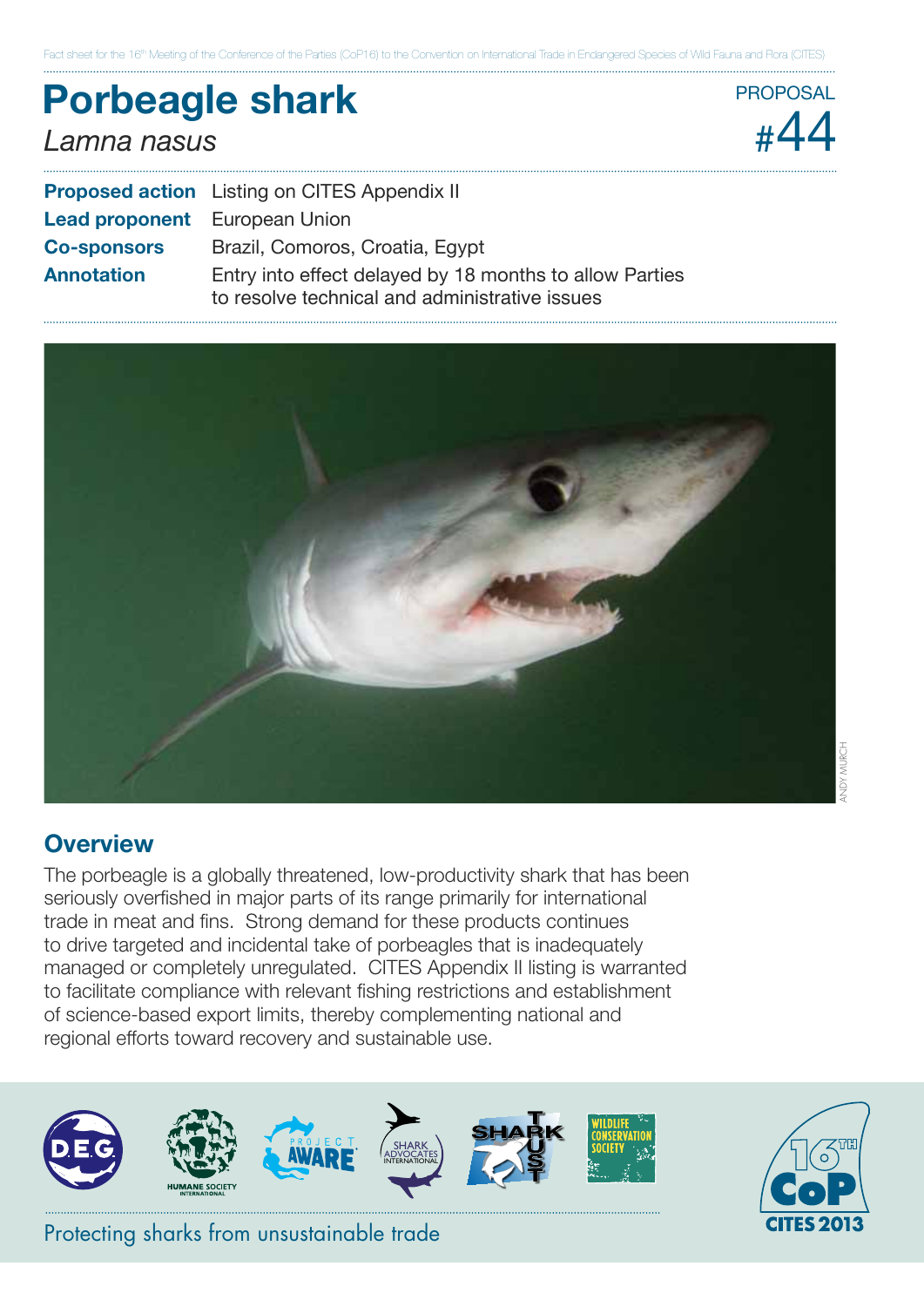# **Distribution**

Lamna nasus is found in a circumglobal band of ~30–60°S in the Southern Hemisphere and mostly between 30-70°N in the North Atlantic Ocean and Mediterranean.

### Proposal #44



#### **Porbeagle shark**

countries. With North Atlantic porbeagle fisheries greatly reduced, persistent EU demand for meat is being met by imports from countries without porbeagle catch limits, such as Japan and South Africa, and is likely putting greater pressure on Southern Hemisphere populations.

Most porbeagle fins are exported to Asia, particularly Indonesia and China. The porbeagle is one of six shark species frequently found in the global fin trade, including in the dominant Hong Kong market. Raw porbeagle fins are readily recognizable to species level by fin traders.

- Declines to less than 5% of baseline levels reported for the Mediterranean
- • 90%+ declines in catch, biomass, and numbers estimated for Northeast Atlantic
- 100-year recovery derived from Canadian population assessment
- • 82% decline in biomass since 1961 documented in Uruguay assessment
- 86% decline in weight since late-1990s gleaned from New Zealand catch information.

Rapid and inexpensive DNA tests are available for porbeagle parts and derivatives in trade. There are numerous shark species identification guides. Improvement of these tools is ongoing.

#### **Population Status**

- Annex I of the UN Convention on the Law of the Sea (UNCLOS)
- Appendix II of the Convention of Migratory Species (CMS)
- • Annex II of the Barcelona Convention
- • Appendix II of the Bern Convention.

IUCN classifies the porbeagle shark as a threatened species with the following designations:

- • *Vulnerable* globally
- • *Critically Endangered* in the Northeast Atlantic Ocean & Mediterranean Sea
- • *Endangered* in the Northwest Atlantic Ocean
- • *Near Threatened* in the Southern Ocean.

The alarming statistics demonstrating severe porbeagle depletion include:

Globally, the extent and rate of decline of porbeagle populations significantly exceed the qualifying levels for inclusion in CITES Appendix II, while some particularly depleted populations already qualify for Appendix I status.

#### **Conservation Measures**

The porbeagle shark is included in the following:

These designations signal international recognition of the exceptional vulnerability and need for cooperative management of the species, but have not yet led to specific, binding fisheries regulations.

The EU established a total allowable catch (TAC) for Northeast Atlantic porbeagle in 2008 and cut it to zero for 2010. In 2011, the EU extended application of the zero porbeagle TAC to include EU waters of the Mediterranean. Porbeagles have specific, national legal protection in Sweden and Croatia. Porbeagle-specific fishing restrictions are in place in Australia, Canada, New Zealand, Norway, and the USA. National porbeagle conservation measures are undermined by unregulated catches from adjacent countries' waters and the high seas. Indeed, around the world, there is scant evidence that domestic porbeagle fisheries management efforts are being effective.

It is clear that porbeagle meat is traded internationally, in both fresh and frozen form, to markets in the EU, Switzerland, Turkey, Morocco, China, the USA, and other

Outside of the EU, there are no bilateral or regional quotas for porbeagle sharks. Proposals to prohibit porbeagle retention have been defeated at the International Commission for Conservation of Atlantic Tunas (ICCAT) and the Northwest Atlantic Fisheries Organization (NAFO). In 2007, ICCAT member countries agreed to reduce targeted porbeagle fishing; there has been little compliance or follow up action for this measure. Directed porbeagle fishing is banned and live release is encouraged for the North East Atlantic Fisheries Organization (NEAFC) Regulatory Area until 2014. The Western and Central Pacific Fisheries Commission (WCPFC) has designated the porbeagle shark as a "key shark species", but has not adopted any porbeagle fishing restrictions. In 2012, the General Fisheries Commission for the Mediterranean (GFCM) agreed to prohibit take of porbeagles and other sharks listed on Annex II of the Barcelona Convention, but implementation plans remain unclear.

In 2012, signatories to the CMS Memorandum of Understanding for Migratory Sharks adopted a Conservation Plan for the porbeagle (and six other CMS-listed shark species) that, *inter alia*, calls for *"additional measures to ensure legal and sustainable international trade in sharks and shark products."*

| Proposal #44 |
|--------------|
|              |

### **Biological Characteristics**

The porbeagle is a relatively large, highly migratory shark found on continental shelves and slopes both in coastal areas and far offshore. Porbeagles serve as top predators, feeding on fish, squid, and smaller sharks.

Porbeagle sharks are exceptionally vulnerable to overfishing due to:

- Slow growth
- • Late maturity (females mature at 13–18 years)
- Lengthy gestation (8-9 months)
- • Few young (average of only four pups)
- Long life (up to ~65 years)

Individuals of Southern Hemisphere porbeagle populations grow more slowly than those in the North Atlantic. Generation times for Northern and Southern populations span 18 and 26 years, respectively. These life history characteristics place porbeagle sharks in the lowest productivity category of the UN Food and Agriculture Organization (FAO) guidelines for evaluating the status of commercially exploited aquatic species (rate of population increase of <0.14 and a generation time of >10 years).

### **Fisheries**

Porbeagle meat is among the most prized of all shark meat, particularly in Europe. The large fins of porbeagles are used in the traditional Asian celebratory dish, shark fin soup. As a result, schools of porbeagle sharks are targeted, primarily by longline fishermen, while individuals taken incidentally are often kept as a valuable secondary catch.

In 2009 and 2010, France, Spain, Canada, and New Zealand reported the highest recorded porbeagle landings. Many countries, however, do not report shark landings to the proper authorities, contributing to gross under-estimates of catches.

## **International Trade**

Shark import and export trade records are generally not species-specific, which hampers understanding of international trade. New species-specific codes established by the EU in 2010, however, have resulted in improved documentation of the EU market for porbeagle products.



#### Global distribution of the porbeagle shark. Source: IUCN